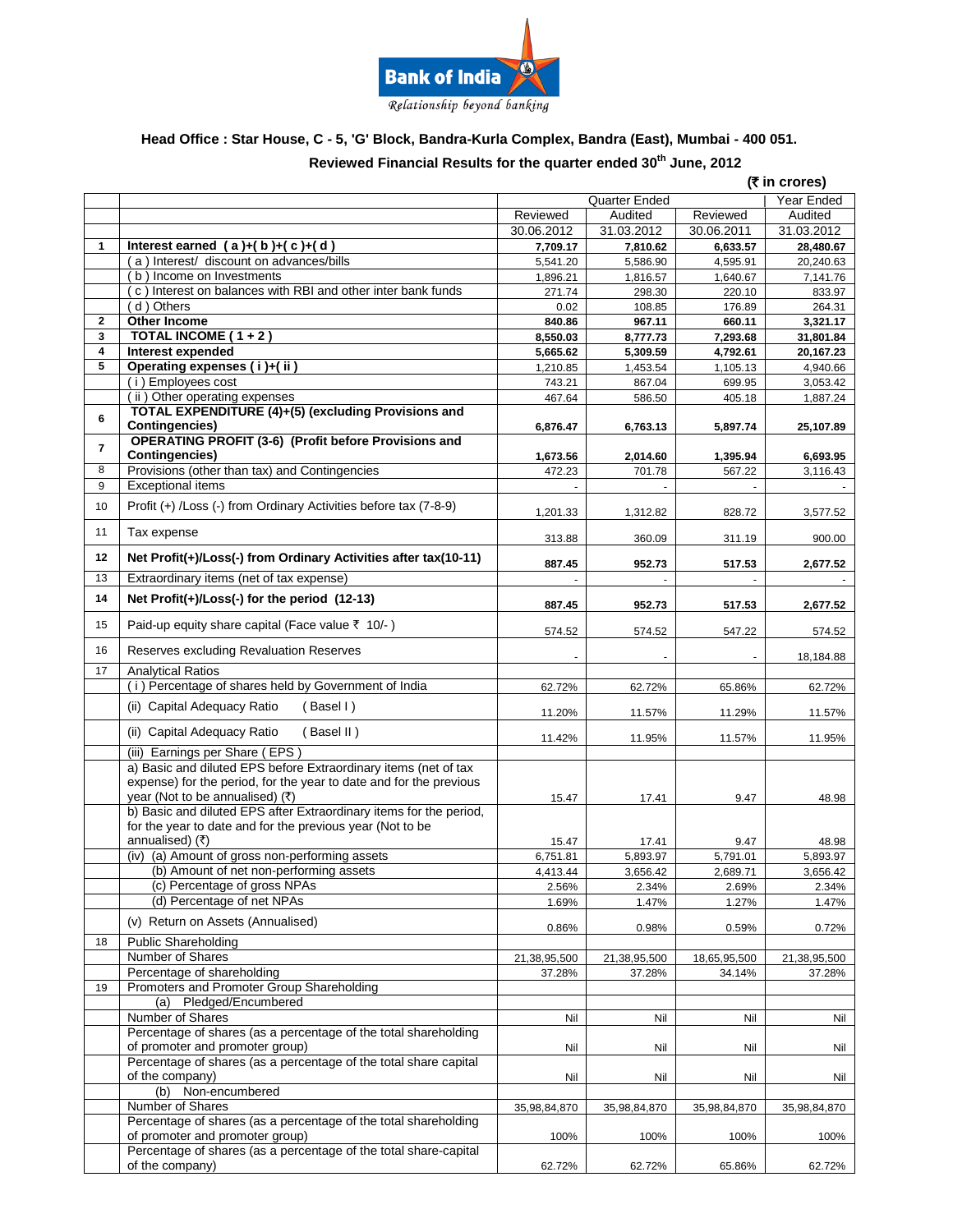| <b>Part A: Business Segment</b>          |                                    |             |             | (₹ in crores) |
|------------------------------------------|------------------------------------|-------------|-------------|---------------|
| Particulars                              | <b>Quarter Ended</b><br>Year Ended |             |             |               |
|                                          | Reviewed                           | Audited     | Reviewed    | Audited       |
| <b>Segment Revenue</b>                   | 30.06.2012                         | 31.03.2012  | 30.06.2011  | 31.03.2012    |
| a) Treasury Operations                   | 2,350.20                           | 2,346.35    | 2114.35     | 8,971.13      |
| b) Wholesale Banking Operations          | 4,030.55                           | 4,128.49    | 3,155.56    | 14,455.57     |
| c) Retail Banking Operations             | 2,188.85                           | 2,209.38    | 1,857.97    | 8,163.05      |
| d) Unallocated                           | 0.68                               | 114.59      | 177.26      | 270.86        |
| Total                                    | 8,570.28                           | 8,798.81    | 7,305.14    | 31,860.61     |
| Less : Inter Segment Revenue             | 20.25                              | 21.08       | 11.46       | 58.77         |
| <b>Income from Operations</b>            | 8,550.03                           | 8,777.73    | 7,293.68    | 31,801.84     |
| <b>Segment Results</b>                   |                                    |             |             |               |
| a) Treasury Operations                   | 361.56                             | 825.98      | 71.66       | 1,615.23      |
| b) Wholesale Banking Operations          | 745.92                             | 408.55      | 450.06      | 1,465.53      |
| c) Retail Banking Operations             | 199.04                             | 82.22       | 234.90      | 649.74        |
| d) Unallocated                           | (105.19)                           | (3.93)      | 72.10       | (152.98)      |
| Total                                    | 1,201.33                           | 1,312.82    | 828.72      | 3,577.52      |
| Less : i) Other Un-allocable expenditure |                                    |             |             |               |
| ii) Un-allocable income                  |                                    |             |             |               |
| <b>Total Profit Before Tax</b>           | 1,201.33                           | 1,312.82    | 828.72      | 3,577.52      |
| <b>Provision for Tax</b>                 | 313.88                             | 360.09      | 311.19      | 900.00        |
| <b>Net Profit</b>                        | 887.45                             | 952.73      | 517.53      | 2,677.52      |
| <b>Segment Assets</b>                    |                                    |             |             |               |
| a) Treasury Operations                   | 1,21,727.62                        | 1,16,936.59 | 1,18,385.32 | 1,16,936.59   |
| b) Wholesale Banking Operations          | 2,01,966.28                        | 1,91,886.13 | 1,58,518.58 | 1,91,886.13   |
| c) Retail Banking Operations             | 69,427.22                          | 67,877.47   | 61,665.57   | 67,877.47     |
| d) Unallocated                           | 7,419.87                           | 7,835.28    | 7,388.18    | 7,835.28      |
| Total                                    | 4,00,540.99                        | 3,84,535.47 | 3,45,957.65 | 3,84,535.47   |
| <b>Segment Liabilities</b>               |                                    |             |             |               |
| a) Treasury Operations                   | 1,15,620.72                        | 1,10,866.24 | 1,12,153.36 | 1,10,866.24   |
| b) Wholesale Banking Operations          | 1,91,724.02                        | 1,81,978.81 | 1,50,045.76 | 1,81,978.81   |
| c) Retail Banking Operations             | 65,973.00                          | 64,382.53   | 58,464.69   | 64,382.53     |
| d) Unallocated                           | 4,978.60                           | 6,346.11    | 7,474.75    | 6,346.11      |
| Total                                    | 3,78,296.34                        | 3,63,573.69 | 3,28,138.56 | 3,63,573.69   |
| <b>Capital Employed</b>                  |                                    |             |             |               |
| (Segment Assets - Segment Liabilities)   |                                    |             |             |               |
| a) Treasury Operations                   | 6,106.90                           | 6,070.35    | 6,231.96    | 6,070.35      |
| b) Wholesale Banking Operations          | 10,242.26                          | 9,907.32    | 8,472.82    | 9,907.32      |
| c) Retail Banking Operations             | 3.454.22                           | 3,494.94    | 3,200.88    | 3,494.94      |
| d) Unallocated                           | 2,441.27                           | 1,489.17    | (86.57)     | 1,489.17      |
| Total                                    | 22,244.65                          | 20,961.78   | 17,819.09   | 20,961.78     |

### **Part B : Geographical Segment (₹in crores)**

**Segment Information :**

| <b>Particulars</b> | Quarter Ended |             |             | Year Ended  |
|--------------------|---------------|-------------|-------------|-------------|
|                    | Reviewed      | Audited     | Reviewed    | Audited     |
| Revenue            | 30.06.2012    | 31.03.2012  | 30.06.2011  | 31.03.2012  |
| Domestic           | 7,525.48      | 7.897.09    | 6,702.80    | 28,816.89   |
| International      | 1.024.55      | 880.64      | 590.88      | 2,984.95    |
| Total              | 8,550.03      | 8,777.73    | 7,293.68    | 31,801.84   |
| <b>Assets</b>      |               |             |             |             |
| Domestic           | 3,01,372.35   | 2,95,516.76 | 2,83,584.09 | 2,95,516.76 |
| International      | 99,168.64     | 89.018.71   | 62,373.56   | 89.018.71   |
| <b>Total</b>       | 4.00.540.99   | 3.84.535.47 | 3.45.957.65 | 3.84.535.47 |

Note: There are no significant Other Banking Operations carried on by the Bank.

- **Allocations of costs :** Expenses directly attributed to particular segment are allocated to the relative segment.
- b) Expenses not directly attributable to specific segment are allocated in proportion to number of employees / business managed.